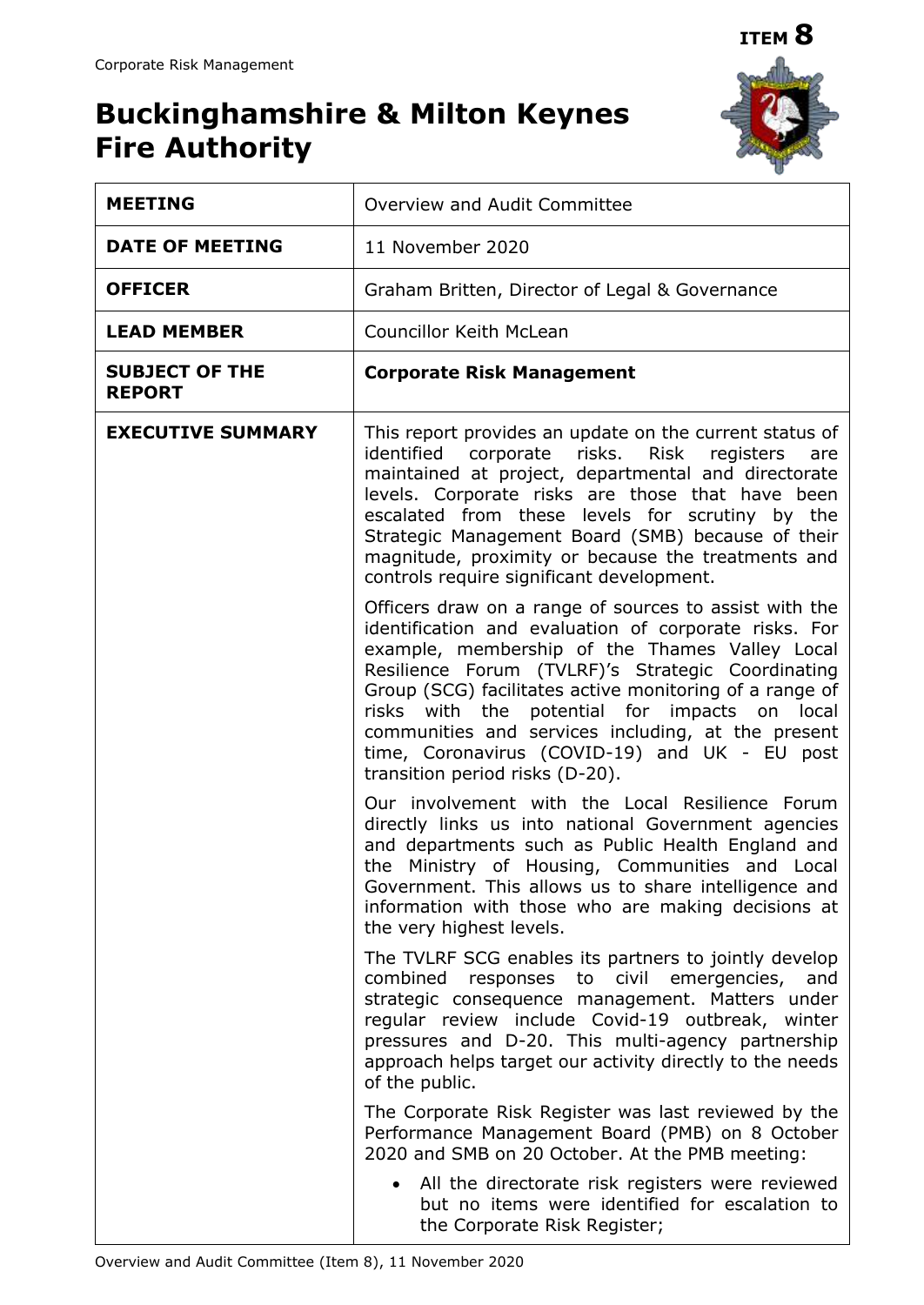|                                                                                   | No changes to the Corporate Risk scores were<br>recommended;                                                                                                                                                                                                                                                                                                           |
|-----------------------------------------------------------------------------------|------------------------------------------------------------------------------------------------------------------------------------------------------------------------------------------------------------------------------------------------------------------------------------------------------------------------------------------------------------------------|
|                                                                                   | The UK $-$ EU trade agreement risk was updated<br>$\bullet$<br>to reflect the latest known position in relation to<br>a GDPR adequacy decision (as indicated at page<br>8 of Annex C); and,                                                                                                                                                                            |
|                                                                                   | • The potential to mitigate staff availability risks<br>via FRS priority access to Covid-19 testing was<br>added (see update at page 10 of the Corporate<br>Risk Register at Annex C).                                                                                                                                                                                 |
|                                                                                   | The current distribution of corporate risks relative to<br>probability and potential impact is shown at Annex A.                                                                                                                                                                                                                                                       |
|                                                                                   | Changes to the corporate risk ratings over the last<br>year are shown at Annex B.                                                                                                                                                                                                                                                                                      |
|                                                                                   | Detailed assessments of identified corporate risks are<br>shown in the Corporate Risk Register at Annex C.                                                                                                                                                                                                                                                             |
|                                                                                   | The next Overview and Audit Committee review is<br>scheduled for 17 March 2021 preceded by reviews at<br>the 4 February PMB, at which all the directorate risks<br>will be scrutinised, and 16 February 2021 SMB.                                                                                                                                                      |
| <b>ACTION</b>                                                                     | Decision                                                                                                                                                                                                                                                                                                                                                               |
| <b>RECOMMENDATIONS</b>                                                            | It is recommended that:                                                                                                                                                                                                                                                                                                                                                |
|                                                                                   | 1. the status report on identified corporate risks at<br>Annex C be reviewed and approved; and,                                                                                                                                                                                                                                                                        |
|                                                                                   | 2. comments be provided to officers for consideration<br>and attention in future updates/reports.                                                                                                                                                                                                                                                                      |
| <b>RISK MANAGEMENT</b>                                                            | The development, implementation and operation of<br>effective corporate risk management structures,<br>processes and procedures are considered critical to<br>assure continuity of service to the public, compliance<br>with relevant statutory and regulatory requirements<br>and the successful delivery of the Authority's strategic<br>aims, priorities and plans. |
| <b>FINANCIAL</b><br><b>IMPLICATIONS</b>                                           | No direct financial implications arising from<br>the<br>presentation of this report. It is envisaged that the<br>further development of the Authority's corporate risk<br>management framework will be undertaken from<br>within agreed budgets.                                                                                                                       |
| <b>LEGAL IMPLICATIONS</b>                                                         | None directly arising from this report. Any legal<br>consequences associated with the crystallisation of<br>individual risks are detailed in the Risk Register report<br>at Annex C.                                                                                                                                                                                   |
| <b>CONSISTENCY WITH</b><br>THE PRINCIPLES OF<br>THE DUTY TO<br><b>COLLABORATE</b> | The potential to share corporate risk intelligence with<br>neighbouring FRS and other relevant agencies will be<br>considered. BMKFA already participates in the multi-<br>agency Thames Valley Local Resilience Forum which                                                                                                                                           |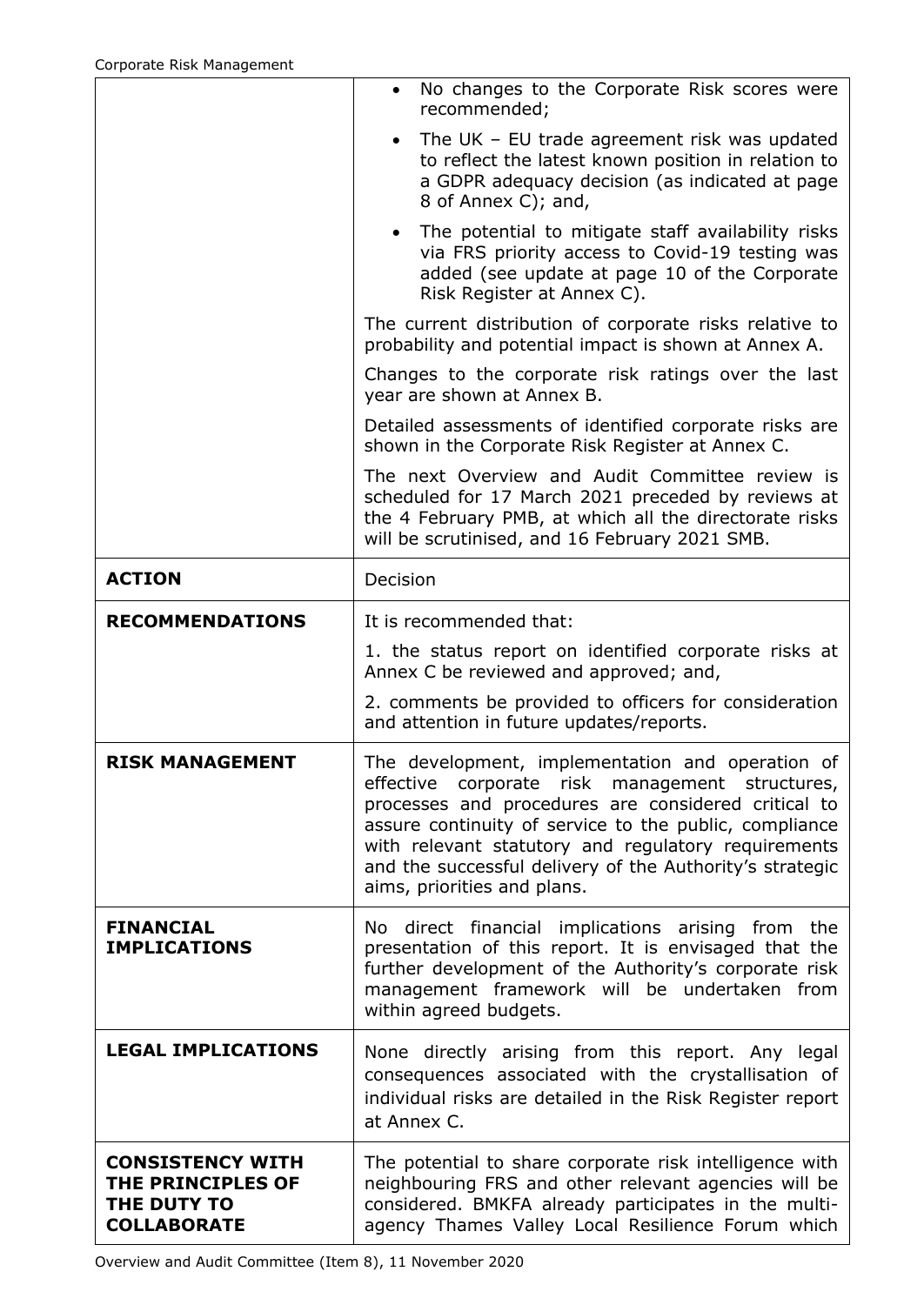|                                                | produces a Community Risk Register which is among<br>the sources used to identify potential risks to the<br>Authority.                                                                                                                                                                                                                                                                         |  |  |  |  |  |  |  |
|------------------------------------------------|------------------------------------------------------------------------------------------------------------------------------------------------------------------------------------------------------------------------------------------------------------------------------------------------------------------------------------------------------------------------------------------------|--|--|--|--|--|--|--|
| <b>HEALTH AND SAFETY</b>                       | Development of the framework does not impact<br>directly on the legal compliance to health and safety,<br>however if risks are not appropriately identified then<br>this may present Health and Safety risks.                                                                                                                                                                                  |  |  |  |  |  |  |  |
| <b>EQUALITY AND</b><br><b>DIVERSITY</b>        | No direct implications from the presentation of this<br>report. However, risks to achieving the Authority's<br>diversity and<br>inclusion<br>objectives<br>equality,<br>or<br>compliance with relevant statutes or regulations are<br>identified assessed and managed via this process and<br>currently monitored within the People<br>and<br>are<br>Organisational Development Risk Register. |  |  |  |  |  |  |  |
| <b>USE OF RESOURCES</b>                        | The development of the risk management framework<br>complements the governance framework and business<br>processes as a critical cog in the system of internal<br>control and makes better use of our people resources<br>by giving them clearly defined areas of responsibility.                                                                                                              |  |  |  |  |  |  |  |
|                                                | Senior managers and principal officers are key<br>stakeholders in the development of the framework and<br>have an active role in its development at every stage.<br>The lead Member will also be<br>involved<br>in the<br>development of the framework<br>with<br>particular<br>responsibility<br>for<br>determining<br>the<br>reporting<br>arrangements for the Authority.                    |  |  |  |  |  |  |  |
|                                                | As with all policy frameworks, all employees will be<br>informed of the changes in the process and will<br>receive any training necessary to support their role in<br>the process.                                                                                                                                                                                                             |  |  |  |  |  |  |  |
| <b>PROVENANCE SECTION</b><br>&                 | The current Corporate Risk Management Policy was<br>approved at the 18 March 2015 Executive Committee:<br>https://bucksfire.gov.uk/documents/2020/03/180315                                                                                                                                                                                                                                    |  |  |  |  |  |  |  |
| <b>BACKGROUND PAPERS</b>                       | exec committee papers.pdf/                                                                                                                                                                                                                                                                                                                                                                     |  |  |  |  |  |  |  |
|                                                | CFA Members were last updated on the status of the<br>Authority's Corporate Risks at the 22 July 2020<br>Overview & Audit Committee and will be updated<br>again at the 17 March 2021 meeting.                                                                                                                                                                                                 |  |  |  |  |  |  |  |
| <b>APPENDICES</b>                              | Annex A: Distribution of Corporate Risks at 20<br>1.<br>October 2020 SMB meeting.                                                                                                                                                                                                                                                                                                              |  |  |  |  |  |  |  |
|                                                | 2.<br>Annex B: 12 Month View of Changes to                                                                                                                                                                                                                                                                                                                                                     |  |  |  |  |  |  |  |
|                                                | Corporate Risks<br>3.<br>Annex C: Corporate Risk Register Report                                                                                                                                                                                                                                                                                                                               |  |  |  |  |  |  |  |
| <b>TIME REQUIRED</b>                           | 10 Minutes                                                                                                                                                                                                                                                                                                                                                                                     |  |  |  |  |  |  |  |
| <b>REPORT ORIGINATOR</b><br><b>AND CONTACT</b> | Stuart Gowanlock, Corporate Planning Manager                                                                                                                                                                                                                                                                                                                                                   |  |  |  |  |  |  |  |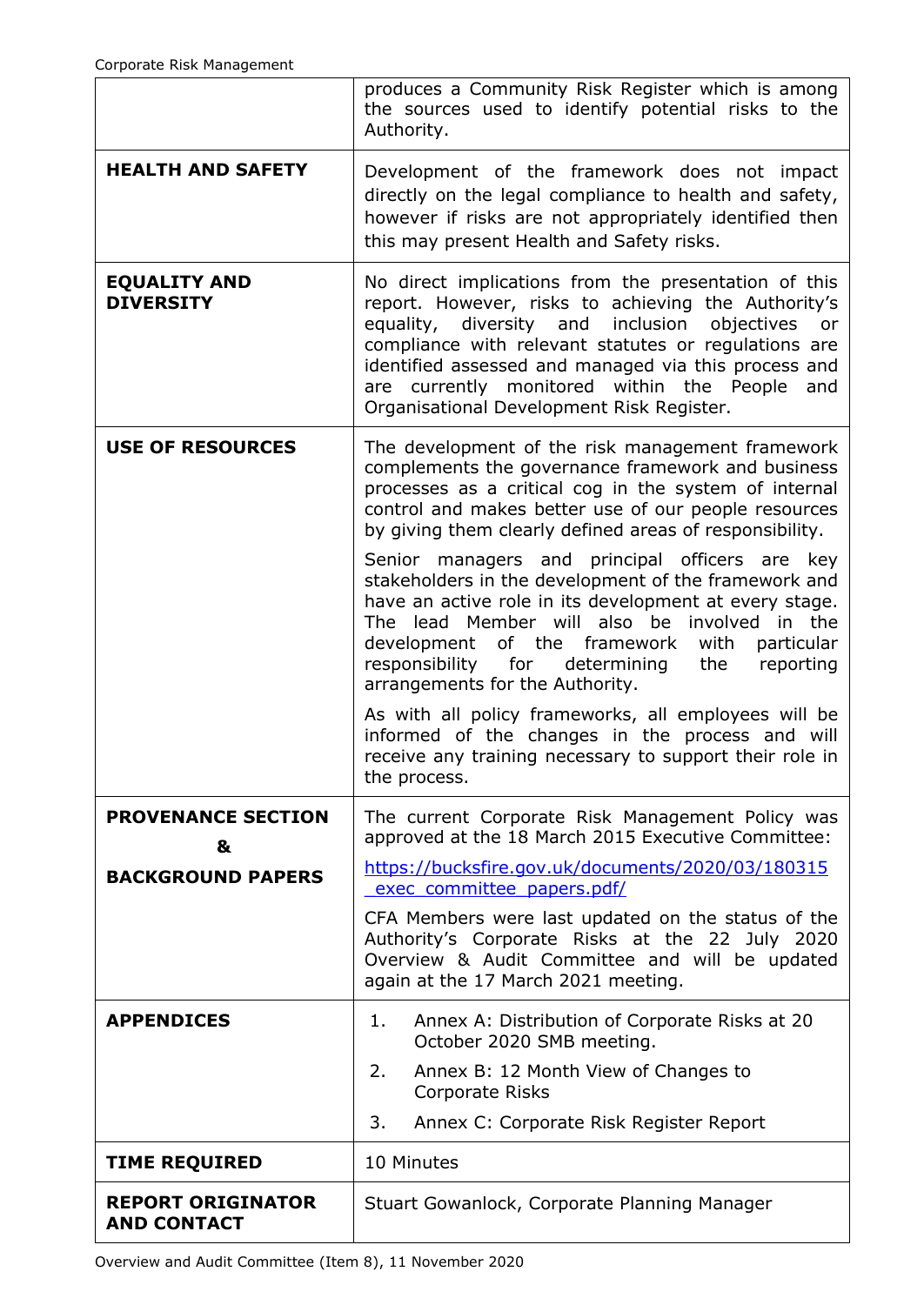| sgowanlock@bucksfire.gov.uk |
|-----------------------------|
| 01296 744435                |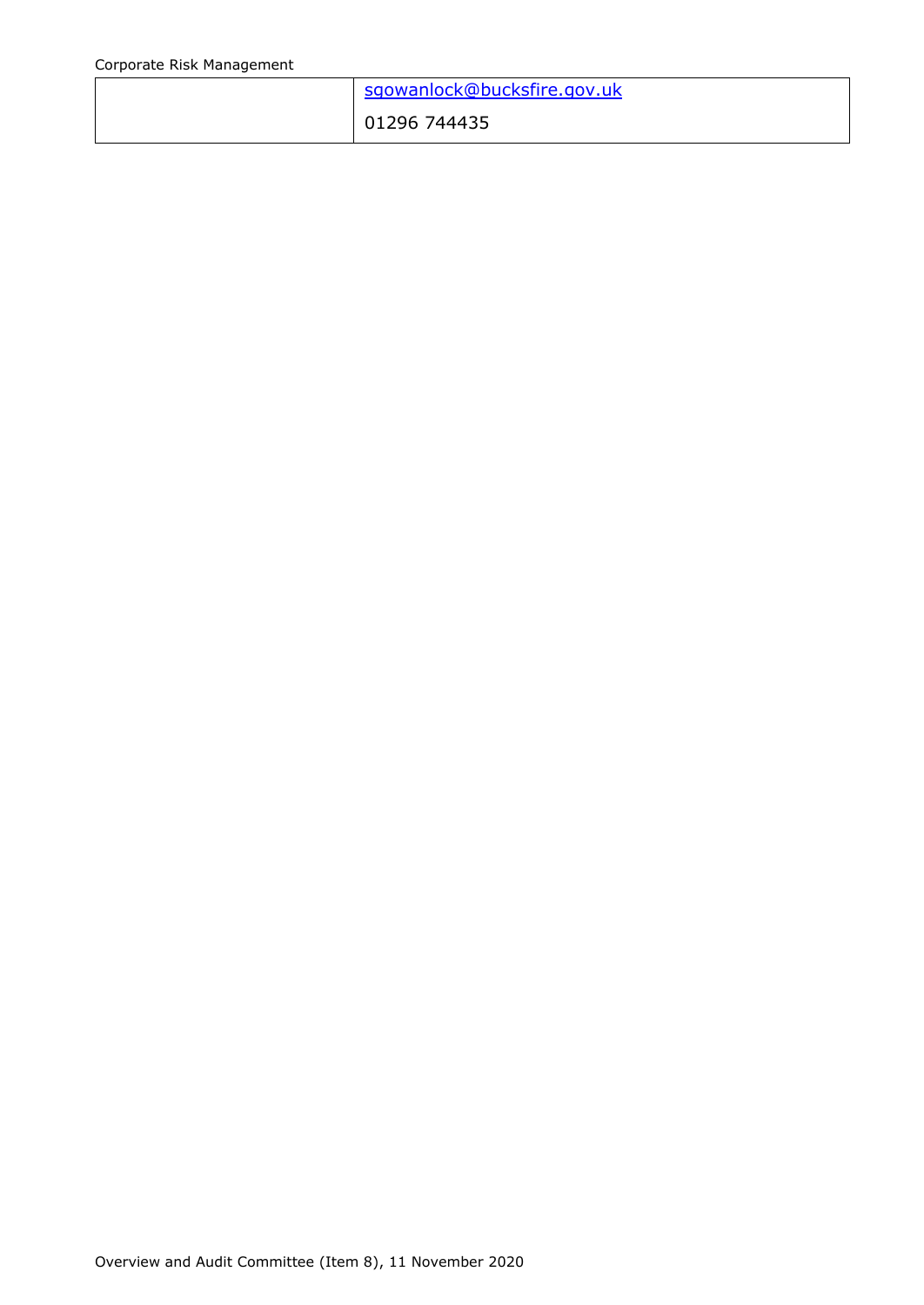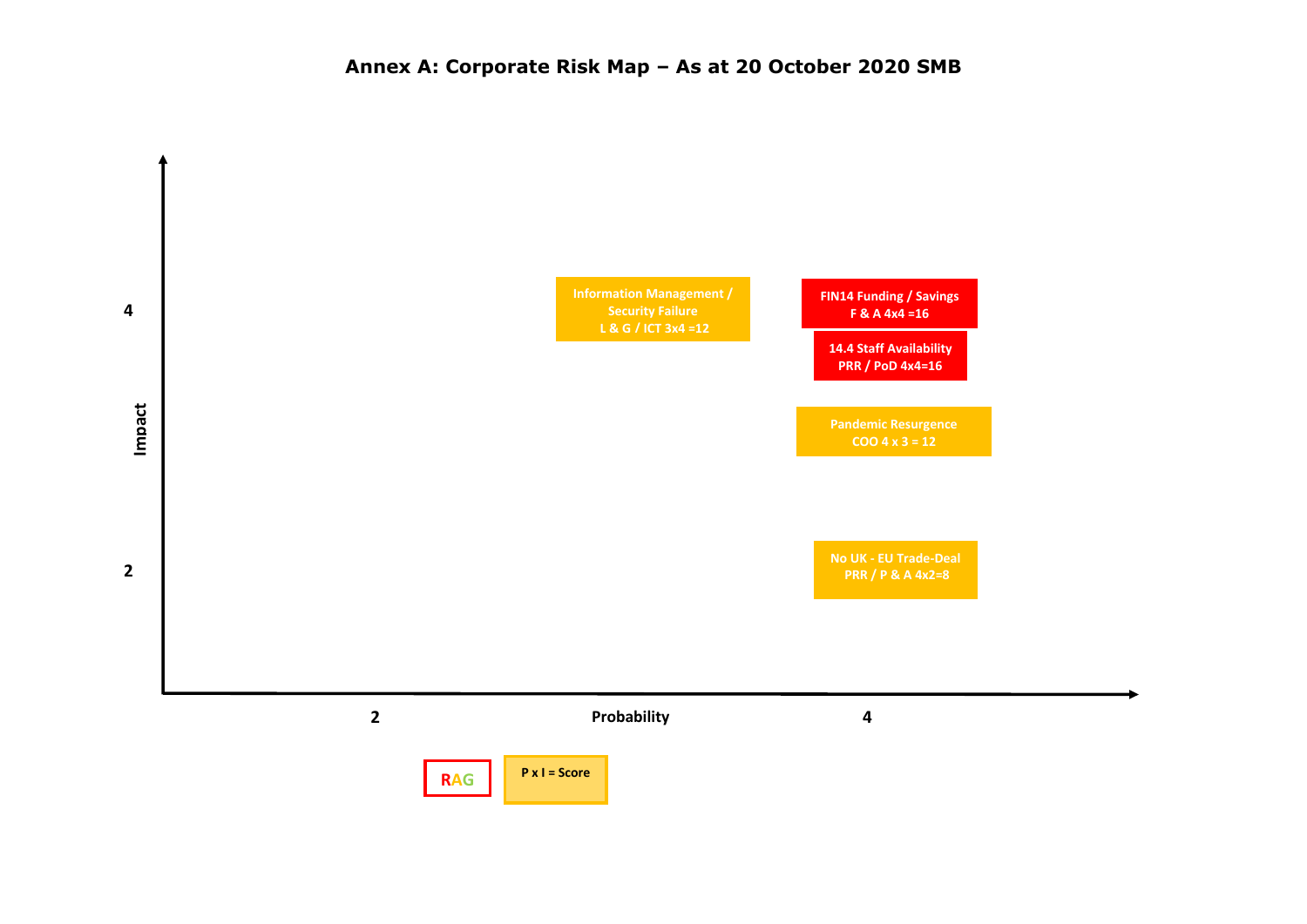

### **No UK – EU Trade Agreement**



#### **Information Management / Security Failure**



#### **Risk of Covid-19 Resurgence / Pandemic Flu**







**Staff Availability**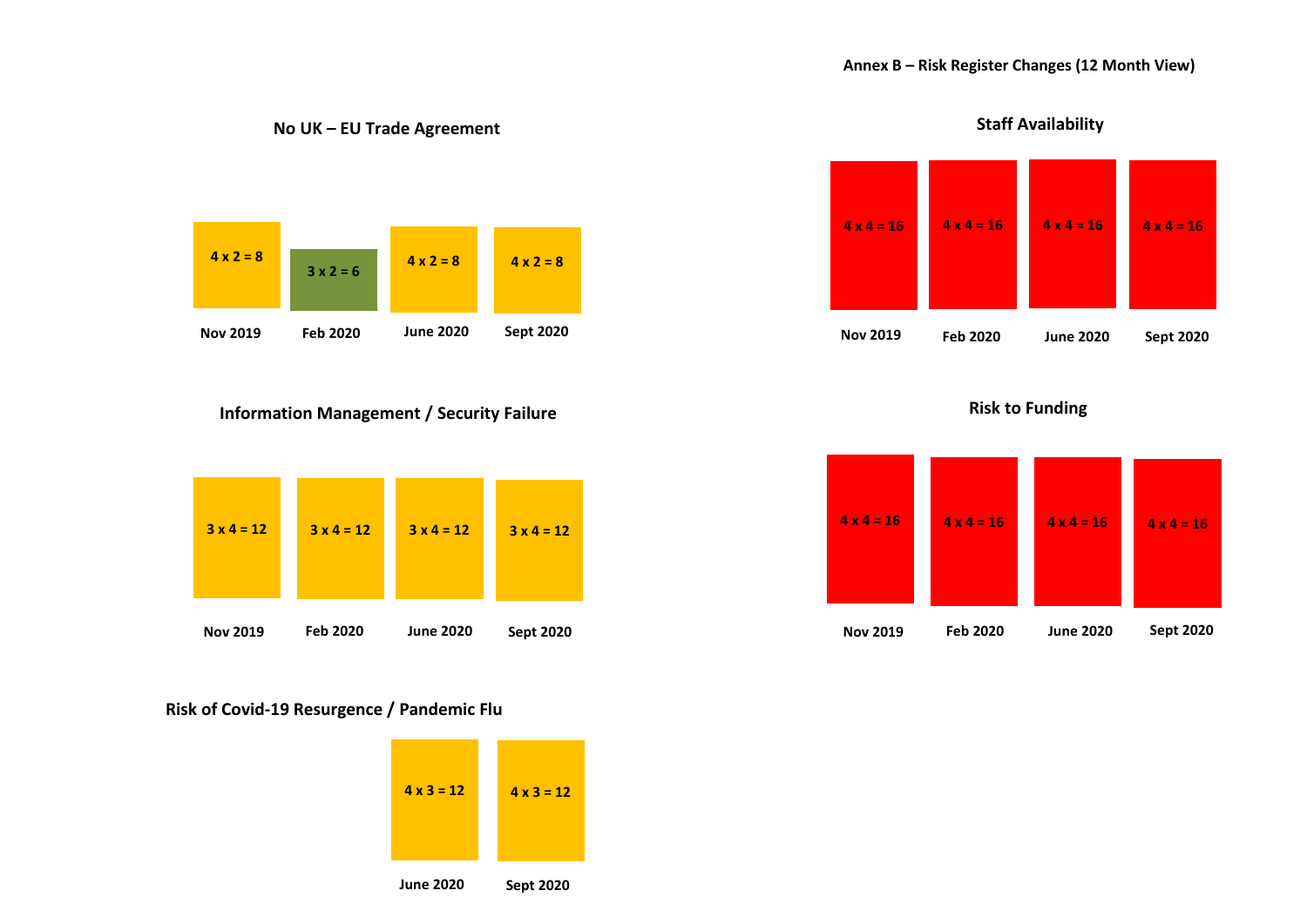## **Corporate Risks**

| <b>Risk</b>              | Resp.   | <b>Consequences if</b>       | <b>Risk Score</b> |     | <b>Risk</b> |            | <b>Current Treatment</b> | R                                        | <b>Comments / Further Treatment Proposed</b> |                                                      |
|--------------------------|---------|------------------------------|-------------------|-----|-------------|------------|--------------------------|------------------------------------------|----------------------------------------------|------------------------------------------------------|
| <b>Description</b>       |         | <b>Untreated Risk Occurs</b> | (Former) / New    |     | Level       |            |                          | А                                        |                                              |                                                      |
|                          |         |                              | P                 |     | Σ           | <b>HML</b> |                          |                                          | G                                            |                                                      |
| <b>CRR 014.4 Staff</b>   | Chief   | <b>Potential detrimental</b> | (2)               | (5) | (10)        | (M)        | $\bullet$                | Full business continuity plans in        |                                              | 14 January 2020 SMB                                  |
| Availability             | Operati | effects on service delivery  | (5)               | (5) | (25)        | (H)        |                          | place & uploaded to Resilience           |                                              | On 18 December 2019, the employment tribunal         |
| <b>Emerging risks</b>    | ng      | to the community and our     | (3)               | (5) | (15)        | (H)        |                          | Direct.                                  |                                              | ruled that more than 6,000 firefighters are entitled |
| of 1/ Court of           | Officer | reputation.                  | (4)               | (5) | (20)        | (H)        | $\bullet$                | Peer review of the business              |                                              | to return to their pre-2015 pension schemes. The     |
| <b>Appeal ruling</b>     |         |                              | (3)               | (5) | (15)        | (H)        |                          | continuity arrangements                  |                                              | claimants, members of the 1992 and 2006              |
| on the                   |         | Failure to discharge         | (5)               | (4) | (20)        | (H)        | $\bullet$                | <b>Bank System</b>                       |                                              | firefighters' pension schemes, are now entitled to   |
| McCloud /                |         | statutory duties.            | (4)               | (3) | (12)        | (M)        | $\bullet$                | Flexi-Duty System Pilot                  |                                              | be treated as if they have remained members of       |
| Sargeant cases.          |         |                              | (5)               | (3) | (15)        | (H)        | $\bullet$                | <b>Staff Transfer Procedure</b>          |                                              | their original pension scheme, with benefits         |
| <b>Potential for all</b> |         | Loss of critical knowledge / | (4)               | (3) | (12)        | (M)        | $\bullet$                | Employee assistance and welfare          |                                              | including a retirement age of between 50 and 55.     |
| affected staff           |         | skills / capacity            | (5)               | (3) | (15)        | (H)        |                          | support                                  |                                              | 30 January 2020 PMB                                  |
| retiring from            |         | /competency levels.          | (3)               | (3) | (9)         | (M)        | $\bullet$                | <b>Training Needs Assessment process</b> |                                              | Officers are monitoring developments associated      |
| the Service on           |         |                              | (4)               | (3) | (12)        | (M)        | $\bullet$                | Monitoring of staff 'stability ratio'    |                                              | with the recent 'Corona-Virus' (2019-nCoV)           |
| or before                |         |                              | 4                 | 4   | 16          | H          |                          | relative to best practice and sector     |                                              | outbreak in China which has already spread to        |
| <b>March 2022</b>        |         |                              |                   |     |             |            |                          | norms                                    |                                              | other parts of the world including the UK.           |
|                          |         |                              |                   |     |             |            | $\bullet$                | Review of Resourcing and Retention       |                                              | Production of new guidance which consolidates,       |
| 2/ Staff                 |         |                              |                   |     |             |            |                          | strategies                               |                                              | updates and supersedes a range of previous           |
| inability to get         |         |                              |                   |     |             |            | $\bullet$                | Wider range of contracts offering        |                                              | guidance relating to planning and preparedness for   |
| to work due to           |         |                              |                   |     |             |            |                          | more flexible ways of working            |                                              | this area of risk has been accelerated and is being  |
| external                 |         |                              |                   |     |             |            | $\bullet$                | A variety of approaches are being        |                                              | submitted to the 11 February SMB for approval        |
| factors e.g.             |         |                              |                   |     |             |            |                          | adopted to replenish the workforce.      |                                              | and publication on the Intranet.                     |
| Pandemic Flu,            |         |                              |                   |     |             |            |                          | These include more operational           |                                              | 11 February 2020 SMB                                 |
| disruption to            |         |                              |                   |     |             |            |                          | apprentices, transferees, and re-        |                                              | Updated Pandemic Outbreak Planning Guidance          |
| fuel supplies            |         |                              |                   |     |             |            |                          | engagement options                       |                                              | approved for release to all staff via the intranet.  |
| etc.                     |         |                              |                   |     |             |            | $\bullet$                | Workforce planning data is               |                                              | Officers continue to monitor developments and to     |
|                          |         |                              |                   |     |             |            |                          | regularly reviewed with Prevention,      |                                              | work with Local Resilience Forum partners to         |
| 3/Impact of              |         |                              |                   |     |             |            |                          | Response & Resilience, HR and            |                                              | prepare for all identifiable contingencies           |
| transformation           |         |                              |                   |     |             |            |                          | Finance.                                 |                                              | associated with this area of risk.                   |
| at pace on               |         |                              |                   |     |             |            | $\bullet$                | Growth bids to be considered to          |                                              | 12 May 2020 SMB                                      |
| attraction of            |         |                              |                   |     |             |            |                          | support future resourcing demands.       |                                              | Resourcing levels are constantly monitored to        |
| new staff,               |         |                              |                   |     |             |            | $\bullet$                | HR are reviewing the future              |                                              | ensure coverage. Resourcing has not been             |
| retention and            |         |                              |                   |     |             |            |                          |                                          |                                              | impacted by the pandemic outbreak, if anything       |
| overall                  |         |                              |                   |     |             |            |                          | promotion and career development         |                                              | they are better than previously.                     |
| workforce                |         |                              |                   |     |             |            |                          | options                                  |                                              | 20 Apprentices (cohort 5) joined the service on 6    |
| stability.               |         |                              |                   |     |             |            |                          | Resourcing levels are constantly         |                                              | April, and cohorts 3 and 4 joined on the 22 March.   |
|                          |         |                              |                   |     |             |            |                          | monitored to ensure coverage.            |                                              |                                                      |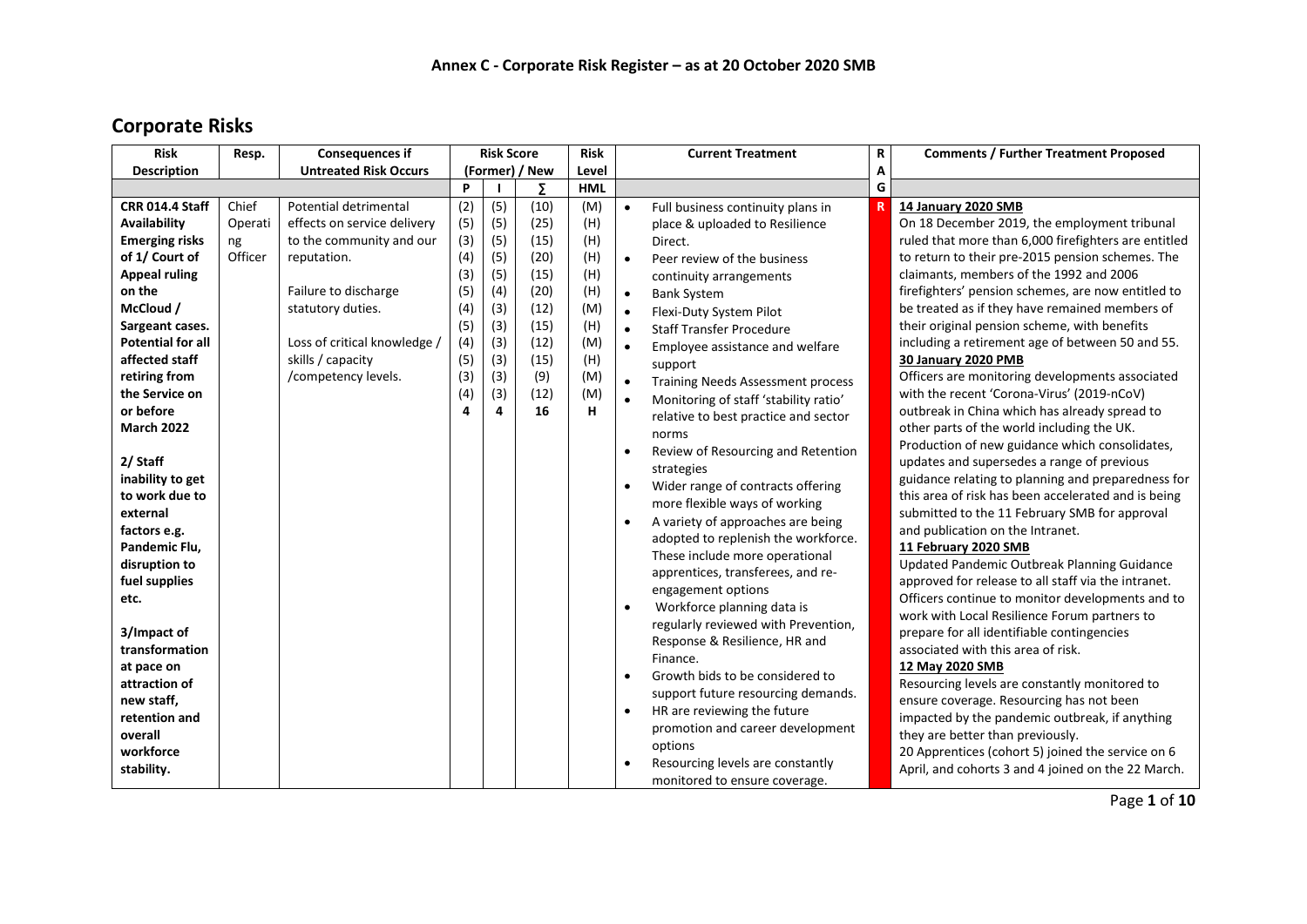| This is a             | The Recruitment Oversight Board                 | Development centres and recruitment are              |
|-----------------------|-------------------------------------------------|------------------------------------------------------|
| composite risk        | meets regularly to review resourcing            | continuing to ensure roles are resourced.            |
| more detailed         | and ensure a joined-up approach.                | Plans are in place to ensure that the On-call        |
| evaluations of        | Pensions remedy consultation<br>$\bullet$       | recruitment continues in the near future.            |
| individual risk       | received, response to be drafted.               | 23 June 2020 SMB                                     |
| components            | Workforce planning to be reviewed               | No change to risk score or evaluation.               |
| are contained         | for implications and plans put in               | 25 August 2020 SMB                                   |
| in the P & OD         | place                                           | 8 On-call employees joined on 3 August. Flexi-       |
| <b>Directorate</b>    | GC/AC development centre held.<br>$\bullet$     | Firefighter shortlisting is underway, interviews due |
| <b>Risk Register.</b> | CC/WC/SC development centre<br>$\bullet$        | to take place in September. HR presence at           |
|                       | being held in September 2020.                   | Pandemic Recovery meetings and government            |
|                       | On-call virtual awareness evenings<br>$\bullet$ | guidance is reviewed regularly. HR are working       |
|                       | held and recruitment continues                  | closely with Occupational Health, Welfare Officer    |
|                       | ensuring compliance with                        | and Employee Assistance providers to ensure          |
|                       | government guidance.                            | welfare is in place to support employees.            |
|                       |                                                 | 22 September 2020 SMB                                |
|                       |                                                 | Detailed workforce planning has been undertaken      |
|                       |                                                 | to understand the impact of the Sargeant pensions    |
|                       |                                                 | ruling and any necessary action that needs to be     |
|                       |                                                 | taken to mitigate the risk on workforce number.      |
|                       |                                                 | The annual succession planning and business          |
|                       |                                                 | continuity report was presented to the Executive     |
|                       |                                                 | Committee on 16 September.                           |
|                       |                                                 | A Development centre has taken place to replenish    |
|                       |                                                 |                                                      |
|                       |                                                 | development pools at Crew, Watch and Station         |
|                       |                                                 | level.                                               |
|                       |                                                 | The Recruitment Oversight Board is due to meet       |
|                       |                                                 | shortly, to ensure that joined up approach.          |
|                       |                                                 | A meeting took place week commencing 14              |
|                       |                                                 | September to evaluate the Cohort Five                |
|                       |                                                 | recruitment and selection process and identify any   |
|                       |                                                 | learning to inform future processes.                 |
|                       |                                                 |                                                      |
|                       |                                                 | As the number of covid-19 cases increase             |
|                       |                                                 | nationally, this will be continually monitored to    |
|                       |                                                 | ensure the necessary guidance and support is in      |
|                       |                                                 | place and communicated to staff.                     |
|                       |                                                 |                                                      |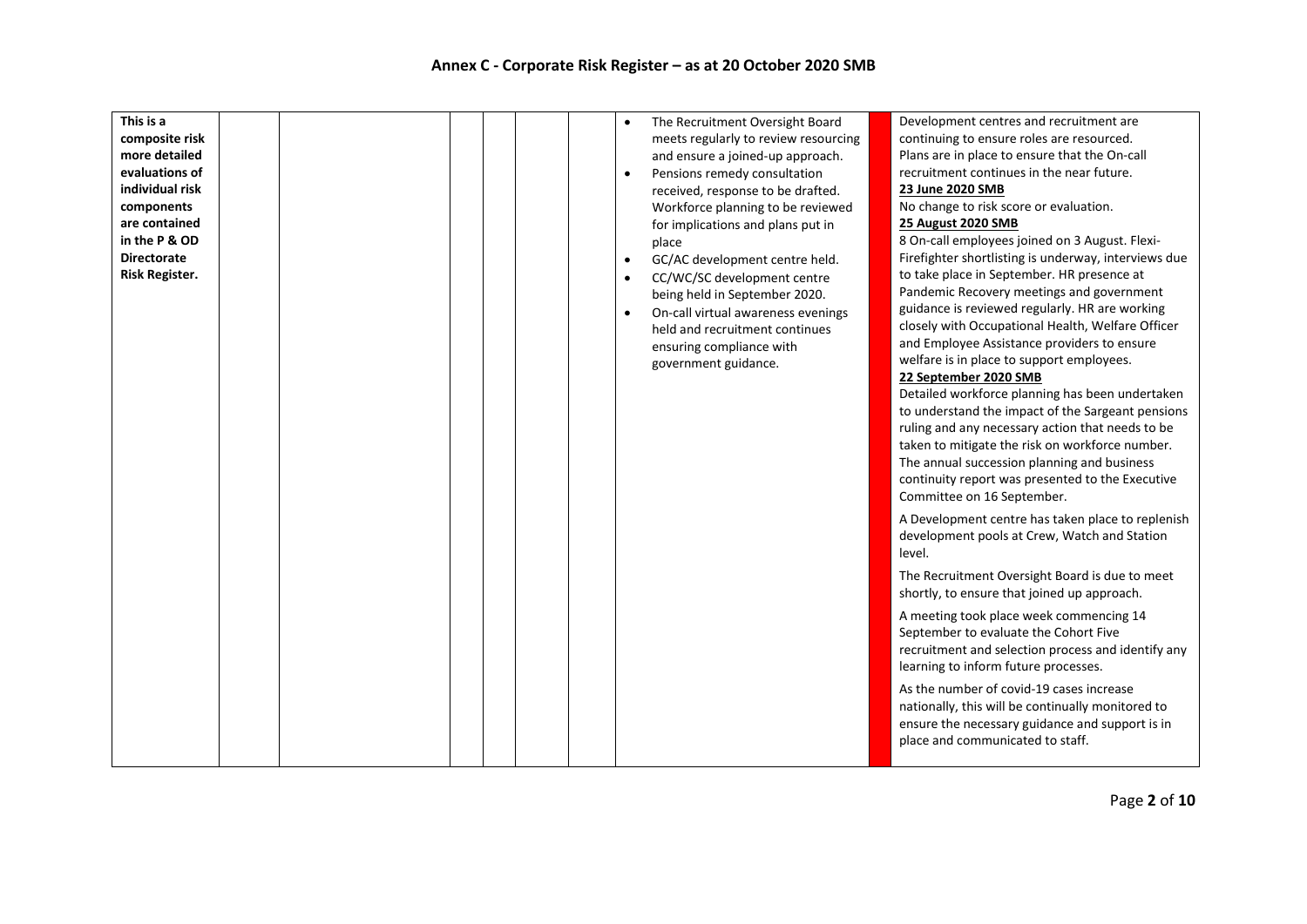| <b>Risk</b>        | Resp.    | <b>Consequences if</b>                                                                                                                                                                                                                                                                                                                                                                                                         | <b>Risk Score</b> |                 | <b>Risk</b>        | <b>Current Treatment</b> | R                                                                                                                                                                                                                                                                                                                                                                                             | <b>Comments / Further Treatment Proposed</b> |                                                                                                                                                                                                                                                                                                                                                                                                                                                                                                                                                                                                                                                                                                                                                                                                                                                                                                                                                                                                                                                                                                                        |
|--------------------|----------|--------------------------------------------------------------------------------------------------------------------------------------------------------------------------------------------------------------------------------------------------------------------------------------------------------------------------------------------------------------------------------------------------------------------------------|-------------------|-----------------|--------------------|--------------------------|-----------------------------------------------------------------------------------------------------------------------------------------------------------------------------------------------------------------------------------------------------------------------------------------------------------------------------------------------------------------------------------------------|----------------------------------------------|------------------------------------------------------------------------------------------------------------------------------------------------------------------------------------------------------------------------------------------------------------------------------------------------------------------------------------------------------------------------------------------------------------------------------------------------------------------------------------------------------------------------------------------------------------------------------------------------------------------------------------------------------------------------------------------------------------------------------------------------------------------------------------------------------------------------------------------------------------------------------------------------------------------------------------------------------------------------------------------------------------------------------------------------------------------------------------------------------------------------|
| <b>Description</b> |          | <b>Untreated Risk Occurs</b>                                                                                                                                                                                                                                                                                                                                                                                                   | (Former) / New    |                 | Level              |                          | A                                                                                                                                                                                                                                                                                                                                                                                             |                                              |                                                                                                                                                                                                                                                                                                                                                                                                                                                                                                                                                                                                                                                                                                                                                                                                                                                                                                                                                                                                                                                                                                                        |
|                    |          |                                                                                                                                                                                                                                                                                                                                                                                                                                |                   |                 |                    |                          |                                                                                                                                                                                                                                                                                                                                                                                               | G                                            |                                                                                                                                                                                                                                                                                                                                                                                                                                                                                                                                                                                                                                                                                                                                                                                                                                                                                                                                                                                                                                                                                                                        |
|                    |          |                                                                                                                                                                                                                                                                                                                                                                                                                                | P                 |                 | Σ                  | <b>HML</b>               |                                                                                                                                                                                                                                                                                                                                                                                               |                                              |                                                                                                                                                                                                                                                                                                                                                                                                                                                                                                                                                                                                                                                                                                                                                                                                                                                                                                                                                                                                                                                                                                                        |
| Fin $14-$          | Director | The funding settlement                                                                                                                                                                                                                                                                                                                                                                                                         | (4)               | (4)             | (16)               | H                        | Proactive management of the MTFP                                                                                                                                                                                                                                                                                                                                                              | R                                            | 14 January 2020 SMB                                                                                                                                                                                                                                                                                                                                                                                                                                                                                                                                                                                                                                                                                                                                                                                                                                                                                                                                                                                                                                                                                                    |
| <b>Funding and</b> | Finance  | now assumes that a                                                                                                                                                                                                                                                                                                                                                                                                             |                   |                 |                    |                          | is in force and is very closely aligned                                                                                                                                                                                                                                                                                                                                                       |                                              | On 17 December 2019, HMICFRS published the report on the                                                                                                                                                                                                                                                                                                                                                                                                                                                                                                                                                                                                                                                                                                                                                                                                                                                                                                                                                                                                                                                               |
| <b>Savings</b>     | & Assets |                                                                                                                                                                                                                                                                                                                                                                                                                                |                   |                 |                    |                          | to workforce planning.                                                                                                                                                                                                                                                                                                                                                                        |                                              | outcomes of its inspection of the Service. Amongst other                                                                                                                                                                                                                                                                                                                                                                                                                                                                                                                                                                                                                                                                                                                                                                                                                                                                                                                                                                                                                                                               |
| Requirement        |          | council tax increase is<br>required each year in<br>line with the prevailing<br>capping limit, currently<br>2% for the Fire<br>Authority, and that<br>local growth meets<br>expectations.<br>If either, or both, did<br>not come to fruition<br>then there is a risk the<br>Authority will not meet<br>its commitment to the<br>PSP 2020 - 25 and that<br>a fundamental re-think<br>of service provision<br>would be required. | (3)<br>(3)<br>4   | (4)<br>(4)<br>4 | (12)<br>(12)<br>16 | M<br>M<br>н              | For the present, USAR (S31) grant<br>funding is assumed to continue,<br>though notification now seems to be<br>year on year and often after budget<br>setting. If removed, the Authority will<br>need to cope with a circa £800k cut<br>in funding.<br>The Authority has responded to<br>consultations and lobbied MPs to<br>increase the referendum threshold<br>for fire authorities to £5. |                                              | things, it corroborated the Service's position that it requires<br>additional funding.<br>On 20 December 2019, the Government published the<br>provisional local government finance settlement for 2020-21.<br>The proposed referendum principles for fire and rescue<br>services is that any increases in Council Tax are limited to less<br>than 2% (the threshold for the previous two years was 3%).<br>Official confirmation that the pension grant funding will<br>continue into 2020-21 has not yet been received, although<br>this is expected before the final settlement.<br>11 February 2020 SMB<br>On 6 February 2020, the Government published the Final<br>local government finance settlement: England, 2020 to 2021<br>via a written statement to Parliament (the debate on this is<br>due to take place on 12 February 2020). The statement<br>confirmed the referendum principles for fire and rescue<br>services would be 2%.<br>On 6 February 2020, the Home Office also formally<br>confirmed that the same amounts of pension grant funding<br>will be paid for 2020-21 as were paid in 2019-20. |
|                    |          |                                                                                                                                                                                                                                                                                                                                                                                                                                |                   |                 |                    |                          |                                                                                                                                                                                                                                                                                                                                                                                               |                                              | 12 May 2020 SMB                                                                                                                                                                                                                                                                                                                                                                                                                                                                                                                                                                                                                                                                                                                                                                                                                                                                                                                                                                                                                                                                                                        |
|                    |          |                                                                                                                                                                                                                                                                                                                                                                                                                                |                   |                 |                    |                          |                                                                                                                                                                                                                                                                                                                                                                                               |                                              | The immediate costs relating to COVID-19 have been covered                                                                                                                                                                                                                                                                                                                                                                                                                                                                                                                                                                                                                                                                                                                                                                                                                                                                                                                                                                                                                                                             |
|                    |          |                                                                                                                                                                                                                                                                                                                                                                                                                                |                   |                 |                    |                          |                                                                                                                                                                                                                                                                                                                                                                                               |                                              | by the additional grant funding provided by Government.                                                                                                                                                                                                                                                                                                                                                                                                                                                                                                                                                                                                                                                                                                                                                                                                                                                                                                                                                                                                                                                                |
|                    |          |                                                                                                                                                                                                                                                                                                                                                                                                                                |                   |                 |                    |                          |                                                                                                                                                                                                                                                                                                                                                                                               |                                              | However, there is a significant risk to future funding levels, as                                                                                                                                                                                                                                                                                                                                                                                                                                                                                                                                                                                                                                                                                                                                                                                                                                                                                                                                                                                                                                                      |
|                    |          |                                                                                                                                                                                                                                                                                                                                                                                                                                |                   |                 |                    |                          |                                                                                                                                                                                                                                                                                                                                                                                               |                                              | Council Tax and business rates revenues are likely to fall and                                                                                                                                                                                                                                                                                                                                                                                                                                                                                                                                                                                                                                                                                                                                                                                                                                                                                                                                                                                                                                                         |
|                    |          |                                                                                                                                                                                                                                                                                                                                                                                                                                |                   |                 |                    |                          |                                                                                                                                                                                                                                                                                                                                                                                               |                                              | Government funding may also be decrease. It is also unlikely                                                                                                                                                                                                                                                                                                                                                                                                                                                                                                                                                                                                                                                                                                                                                                                                                                                                                                                                                                                                                                                           |
|                    |          |                                                                                                                                                                                                                                                                                                                                                                                                                                |                   |                 |                    |                          |                                                                                                                                                                                                                                                                                                                                                                                               |                                              | that a Comprehensive Spending Review will be completed in                                                                                                                                                                                                                                                                                                                                                                                                                                                                                                                                                                                                                                                                                                                                                                                                                                                                                                                                                                                                                                                              |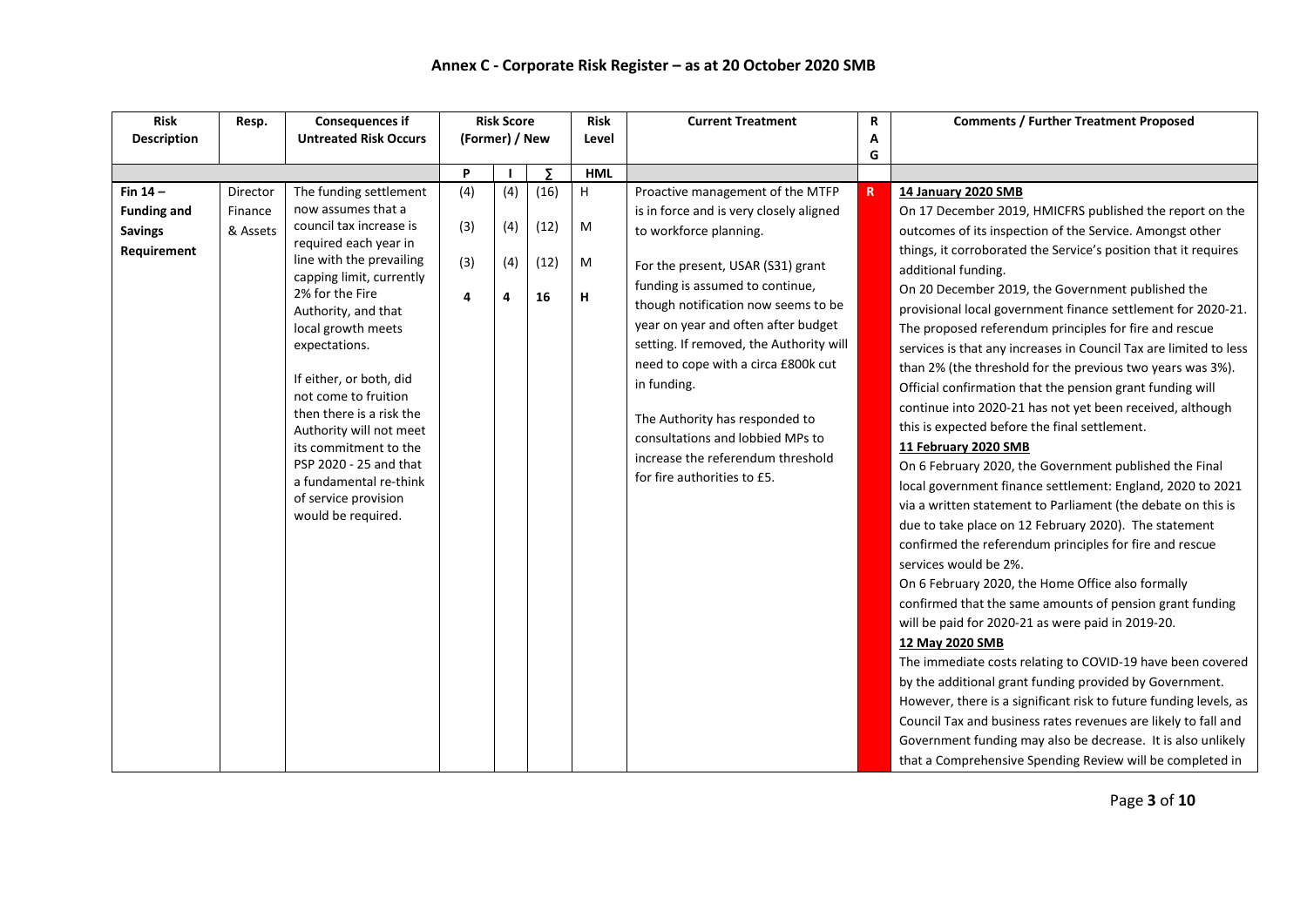|  |  |  |  | time for 2021-22, adding further uncertainty to the current    |
|--|--|--|--|----------------------------------------------------------------|
|  |  |  |  | financial outlook.                                             |
|  |  |  |  | 23 June 2020 SMB                                               |
|  |  |  |  | No change to risk score or evaluation                          |
|  |  |  |  | 25 August 2020 SMB.                                            |
|  |  |  |  | On 21 July 2020 The Chancellor launched the 2020               |
|  |  |  |  | Comprehensive Spending Review (CSR). The review will set       |
|  |  |  |  | UK Government departments' resource budgets for the years      |
|  |  |  |  | 2021/22 to 2023/24. It is expected the Provisional             |
|  |  |  |  | Settlement, which will detail the budgets for the Service for  |
|  |  |  |  | those years, will be announced in late December 2020.          |
|  |  |  |  | 22 September 2020 SMB                                          |
|  |  |  |  | No change to position reported at last meeting. No changes     |
|  |  |  |  | to risk score / RAG status recommended at this time.           |
|  |  |  |  | 20 October2020 SMB                                             |
|  |  |  |  | The Draft Financial Strategy was approved by SMB for           |
|  |  |  |  | recommendation to the Executive Committee and Fire             |
|  |  |  |  | Authority. The Strategy presents multiple financial scenarios  |
|  |  |  |  | with potential actions that the Service could take in relation |
|  |  |  |  | to each.                                                       |
|  |  |  |  | 21 October 2020 Update                                         |
|  |  |  |  | The Government announced that the Chancellor has decided       |
|  |  |  |  | to conduct a one-year Spending Review. The Review will         |
|  |  |  |  | conclude in "late November" and we therefore expect the        |
|  |  |  |  | Local Government Finance Settlement will be announced in       |
|  |  |  |  | late December.                                                 |
|  |  |  |  |                                                                |
|  |  |  |  |                                                                |
|  |  |  |  |                                                                |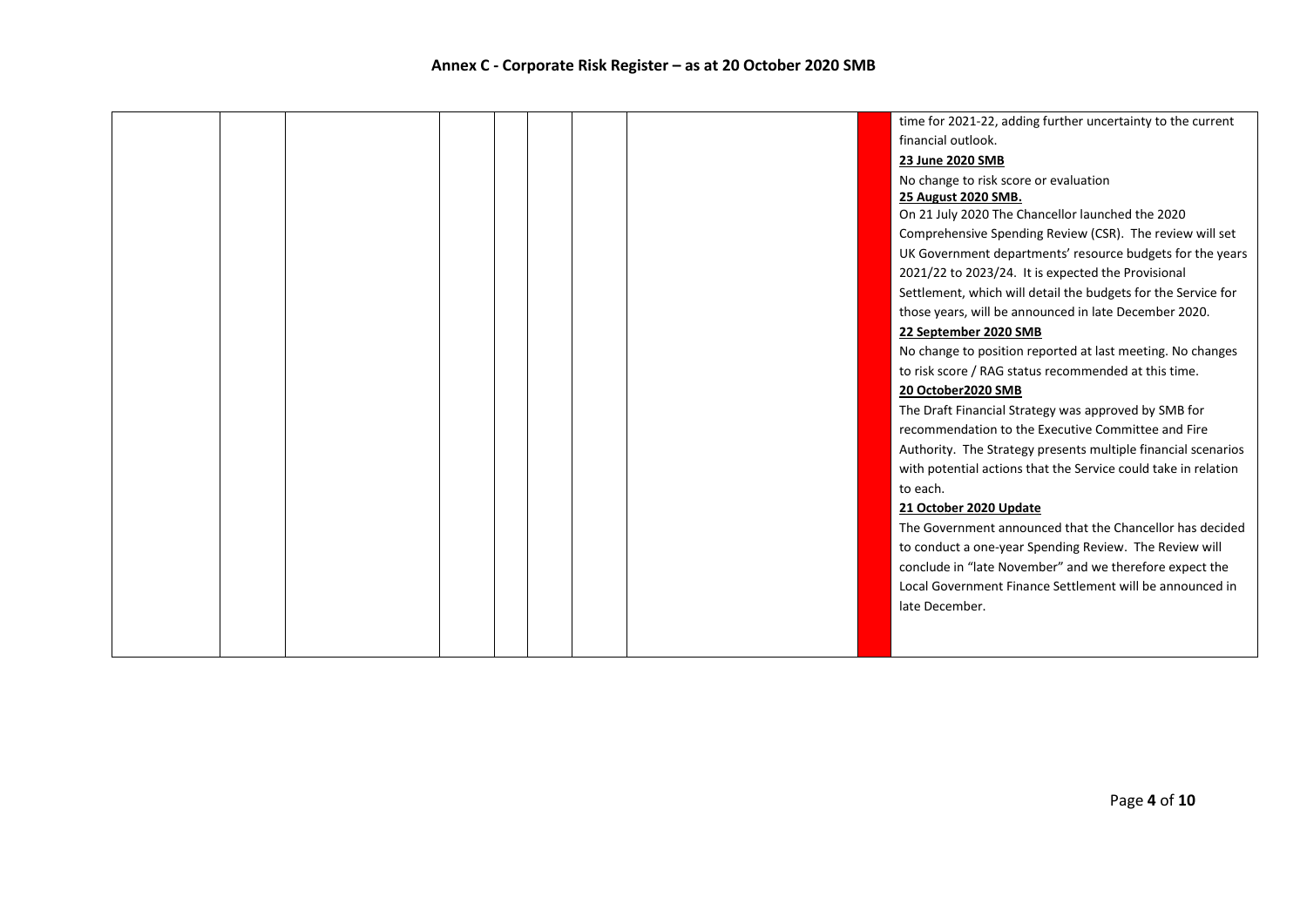| <b>Risk</b>        | Resp.             | <b>Consequences if</b>  |                         | <b>Risk Score</b> |      | <b>Risk</b> | <b>Current Treatment</b>                                  | R              | <b>Comments / Further Treatment Proposed</b>    |
|--------------------|-------------------|-------------------------|-------------------------|-------------------|------|-------------|-----------------------------------------------------------|----------------|-------------------------------------------------|
| <b>Description</b> |                   | <b>Untreated Risk</b>   |                         | (Former) / New    |      | Level       |                                                           | Α              |                                                 |
|                    |                   | <b>Occurs</b>           |                         |                   |      |             |                                                           | G              |                                                 |
|                    |                   |                         | P                       |                   | Σ    | <b>HML</b>  |                                                           |                |                                                 |
| <b>Information</b> | Senior            | • Inability to          | (4)                     | (4)               | (16) | (H)         | 1. Appropriate roles:                                     | $\overline{A}$ | 11 February 2020 SMB                            |
| Management*        | Information       | access/use our e-       | $\overline{\mathbf{3}}$ | 4                 | 12   | М           | - SIRO has overall responsibility for the management      |                | A report of data breaches reported to the       |
| / Security         | <b>Risk Owner</b> | information             |                         |                   |      |             | of risk                                                   |                | Information Commissioners Office in 2019        |
|                    | (SIRO)            | systems.                |                         |                   |      |             | - Information and information systems assigned to         |                | found that nine out of ten of the 2,376         |
| failure to -       | Director          | • Severe financial      |                         |                   |      |             | relevant Information Asset Owners (IAO's)                 |                | breaches were owing to "mistakes by users".     |
|                    | Legal &           | penalties from the      |                         |                   |      |             | - Department Security Officer (DSO) the Information       |                | Phishing was named as the main cause of         |
| a) comply with     | Governance        | Information             |                         |                   |      |             | Governance & Compliance Manager has day-to-day            |                | breaches.                                       |
| statutory or       |                   | Commissioner            |                         |                   |      |             | responsibility for the identification of information      |                | 12 May 2020 SMB:                                |
| regulatory         |                   | • Lawsuits from the     |                         |                   |      |             | risks and their treatments                                |                | Threats to our network and systems are          |
| requirements       |                   | public whose            |                         |                   |      |             | - 'Stewards' assigned by IAO's with day-to-day            |                | particularly disruptive during the coronavirus  |
|                    |                   | sensitive personal      |                         |                   |      |             | responsibility for relevant information.                  |                | crisis when rules and guidance are dynamic      |
| b) manage          |                   | information is          |                         |                   |      |             | 2. Virus detection/avoidance:                             |                | and subject to frequent updates. (Refer to      |
| technology         |                   | accessed causing        |                         |                   |      |             | Anti-Malware report - no significant adverse trends       |                | note 14 January);                               |
|                    |                   | damage and              |                         |                   |      |             | identified which indicates that improved security         |                | The use of video conferencing has not been      |
| c) manage          |                   | distress.               |                         |                   |      |             | measures such as new email and web filters are being      |                | commonplace across the Authority and most       |
|                    |                   |                         |                         |                   |      |             | successful in intercepting infected emails and links;     |                | employees are unfamiliar with conferencing      |
| organisational     |                   | *Information            |                         |                   |      |             | 3. Policies / procedure:                                  |                | tools to be aware of additional security risks; |
| resources          |                   | management is           |                         |                   |      |             | Comprehensive review and amendment of the                 |                | employees failing to familiarise themselves     |
|                    |                   | concerned with the      |                         |                   |      |             | retention and disposal schedules / Information Asset      |                | with Authority policies and procedures and      |
| Deliberate:        |                   | acquisition,            |                         |                   |      |             | Registers,                                                |                | instructions put the Authority at risk. It is   |
| unauthorised       |                   | custodianship and the   |                         |                   |      |             | - current and tested business continuity plans / disaster |                | important to remember that privacy laws         |
| access and         |                   | distribution of         |                         |                   |      |             | recovery plans                                            |                | have not been suspended and new or              |
| theft or           |                   | information to those    |                         |                   |      |             | - employee training/education                             |                | amended procedures involving personally         |
| encryption of      |                   | who need it, and its    |                         |                   |      |             | - tested data/systems protection clauses in contracts     |                | identifiable information must be impact         |
| data.              |                   | ultimate disposition    |                         |                   |      |             | and data-sharing agreements                               |                | assessed before changes are made.               |
| Accidental:        |                   | through archiving or    |                         |                   |      |             | - Integrated Impact Assessments (IIA)                     |                | 23 June 2020 SMB                                |
|                    |                   | deletion. Information   |                         |                   |      |             | disincentives to unauthorised access e.g. disciplinary    |                | As the use of video conferencing becomes        |
| loss, damage       |                   | security is the         |                         |                   |      |             | action                                                    |                | more commonplace across the Authority its       |
| or destruction     |                   | practice of protecting  |                         |                   |      |             | 4. Premises security:                                     |                | use has grown exponentially so that meetings    |
| of data            |                   | information by          |                         |                   |      |             | - Preventative maintenance schedule                       |                | are replacing telephone and email               |
|                    |                   | mitigating risks such   |                         |                   |      |             | - Frequent audits at Stations and inventory aligned to    |                | communications. This has enabled all            |
|                    |                   | as unauthorised         |                         |                   |      |             | asset management system.                                  |                | relevant parties to interact concurrently       |
|                    |                   | access and its          |                         |                   |      |             | - Reduction in the number of CCTV requests following      |                | rather than consecutively and issues are        |
|                    |                   | unlawful use,           |                         |                   |      |             | improved education and guidance in relation to the use    |                | resolved with fewer iterations. No change to    |
|                    |                   | disclosure, disruption, |                         |                   |      |             | of the same;                                              |                | risk score or evaluation.                       |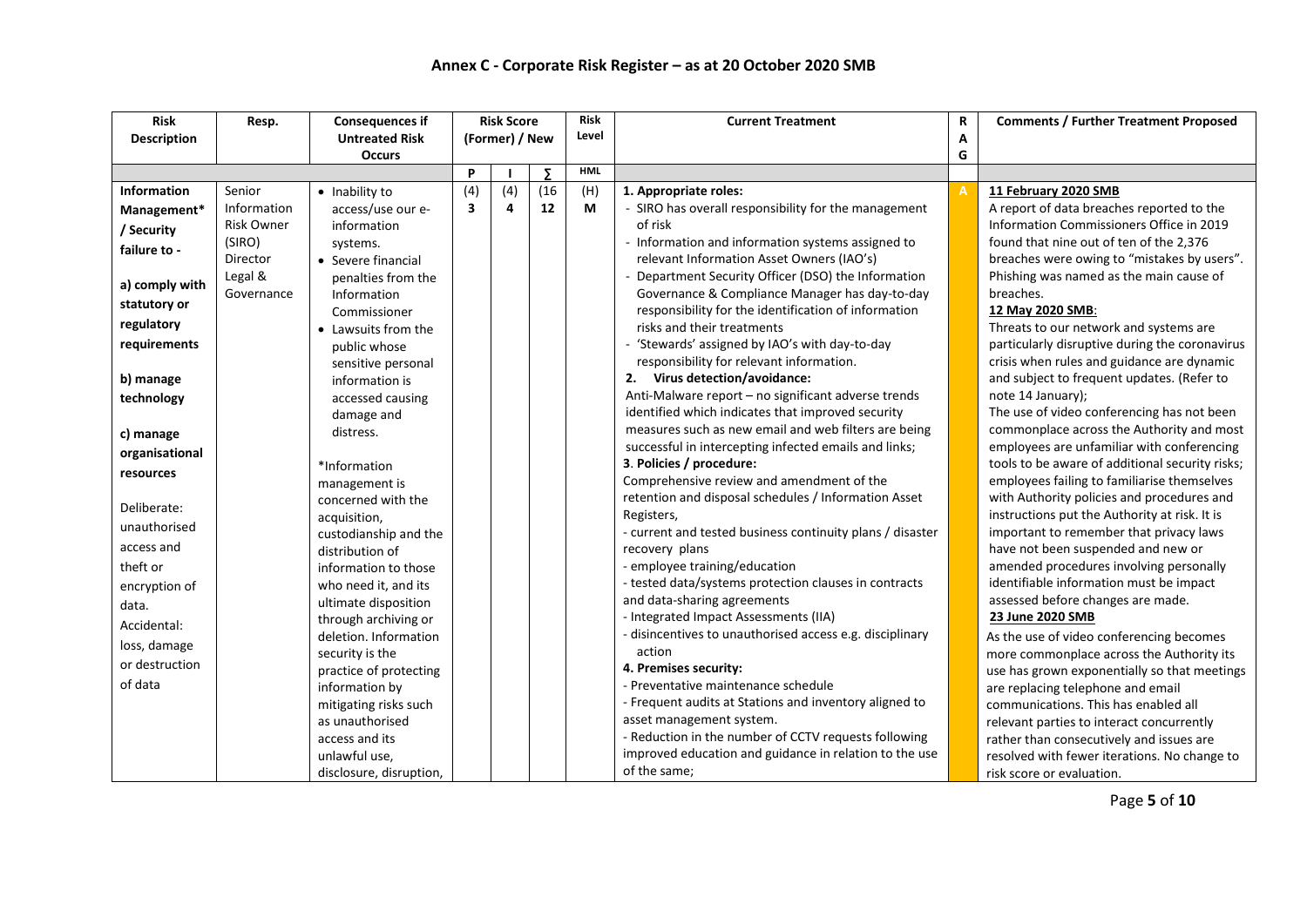| deletion and                            |  | - Premises Security Group re-established to meet on a 3  | 25 August 2020 SMB                              |
|-----------------------------------------|--|----------------------------------------------------------|-------------------------------------------------|
| corruption. As more                     |  | monthly basis aligned to the PMB meeting schedule.       | UK partners at the National Security Agency     |
| and more information                    |  | 5. Training:                                             | (NSA) and Cybersecurity Infrastructure          |
| is held electronically                  |  | The biannual "Responsible for Information" training      | Security Agency (CISA) have recently warned     |
| risks have become                       |  | will be supplemented by the National Cyber Security      | that cyber actors are targeting critical assets |
| systems, as well as                     |  | Centre's new e-learning package 'Top Tips for Staff'     | by exploiting internet-enabled operation        |
| process and people                      |  | which will be built into the Heat training platform as a | technology.                                     |
| based and are                           |  | mandatory biannual package.                              | Tactics, techniques, and procedures include     |
| therefore vulnerable                    |  | Cyber-security training, delivered by Thames Valley      | spear phishing, deployment of commodity         |
| to cyber-attacks.                       |  | Police's cyber security advisor, being rolled out to     | ransomware and connecting to internet-          |
| Cyber-crime is                          |  | Leadership Group during September 2020.                  | accessible systems. BFRS will monitor           |
| unrelenting and                         |  |                                                          | suggested mitigation treatments to identify     |
| issues arise at a                       |  |                                                          | anything that can be done to strengthen         |
| greater frequency                       |  |                                                          | resilience.                                     |
| than existing                           |  |                                                          | 22 September 2020 SMB                           |
| intrusion attempts                      |  |                                                          | Following the discovery of a new technique      |
| can be resolved. As                     |  |                                                          | for introducing malicious documents that has    |
| such, this is a<br>constant on the CRR. |  |                                                          | a low detection rate and an increased chance    |
|                                         |  |                                                          | of avoiding security systems, organisations     |
|                                         |  |                                                          | that are still using macros in excel are being  |
|                                         |  |                                                          | advised to develop a strategy to replace        |
|                                         |  |                                                          | them. NCSC has updated their guidance to        |
|                                         |  |                                                          | assist.                                         |
|                                         |  |                                                          | We believe that our mitigation actions are      |
|                                         |  |                                                          | still effective for the 2020 issues detected.   |
|                                         |  |                                                          | Forcepoint, our email scanning system,          |
|                                         |  |                                                          | checks all incoming (and outgoing emails) and   |
|                                         |  |                                                          | does not allow emails containing macro          |
|                                         |  |                                                          | enabled excel spreadsheets. Any of these        |
|                                         |  |                                                          | received are quarantined and an email to the    |
|                                         |  |                                                          | ICT Service Desk is automatically created.      |
|                                         |  |                                                          | 20 October 2020 SMB                             |
|                                         |  |                                                          | Risk description updated to include wider       |
|                                         |  |                                                          | information management as well as security      |
|                                         |  |                                                          | risks.                                          |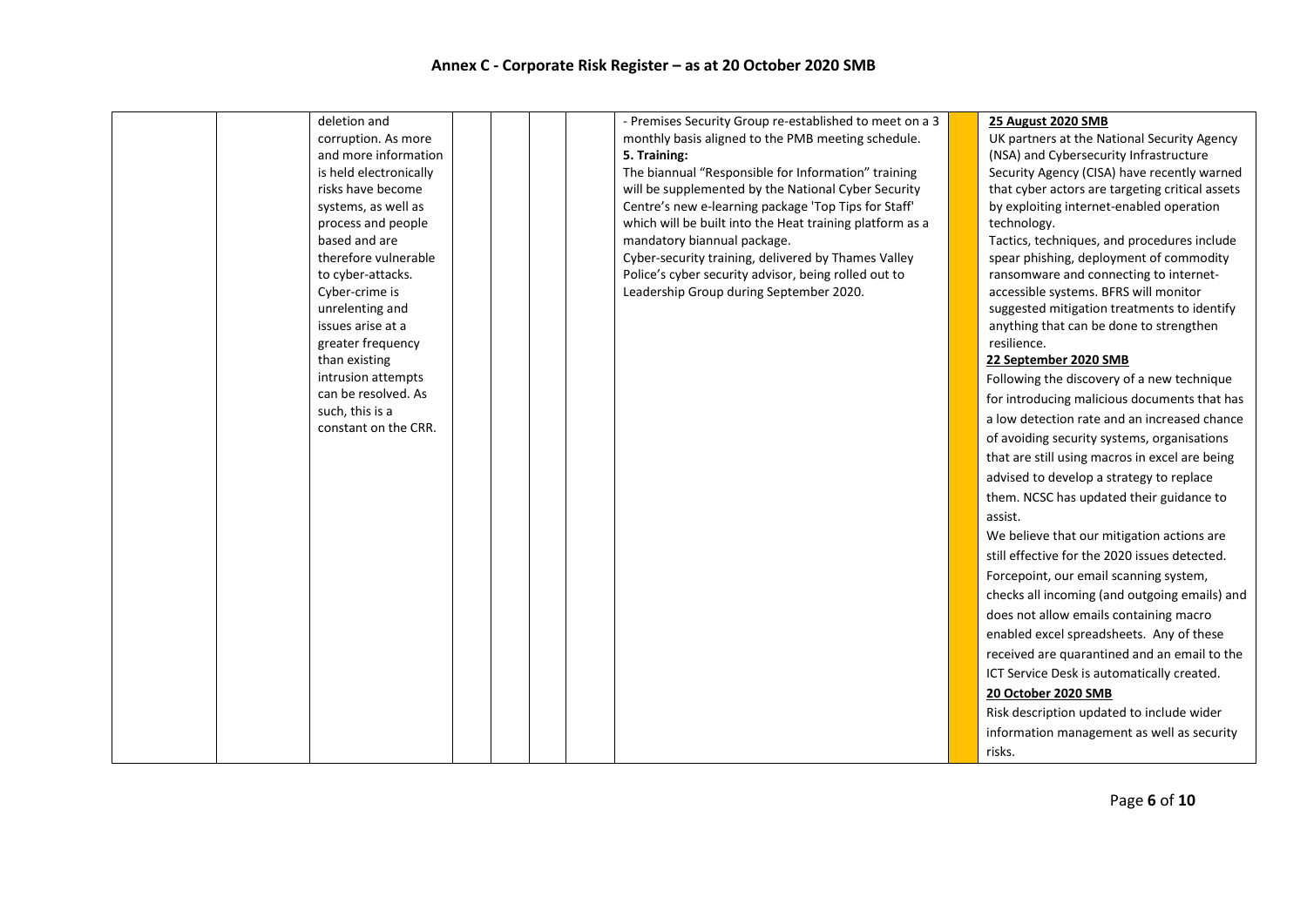| <b>Risk</b>                                                                                                                                                                           | Resp.                                                                                    | <b>Consequences if</b>                                                                                                                                                                                  |                 | <b>Risk Score</b>            |                 | <b>Risk</b>     | <b>Current Treatment</b>                                                                                                                                                                                                                                                                                                                                                                                                                                                                                                                                                                                                                                                                                                          | $\mathbf R$    | <b>Comments / Further Treatment Proposed</b>                                                                                                                                                                                                                                                                                                                                                                                                                                                                                                                                                                                                                                                                                                                                                                                                                                                                                                                                                                                                                                                                                                                                                                                                                                                                                                                                                                                                                   |
|---------------------------------------------------------------------------------------------------------------------------------------------------------------------------------------|------------------------------------------------------------------------------------------|---------------------------------------------------------------------------------------------------------------------------------------------------------------------------------------------------------|-----------------|------------------------------|-----------------|-----------------|-----------------------------------------------------------------------------------------------------------------------------------------------------------------------------------------------------------------------------------------------------------------------------------------------------------------------------------------------------------------------------------------------------------------------------------------------------------------------------------------------------------------------------------------------------------------------------------------------------------------------------------------------------------------------------------------------------------------------------------|----------------|----------------------------------------------------------------------------------------------------------------------------------------------------------------------------------------------------------------------------------------------------------------------------------------------------------------------------------------------------------------------------------------------------------------------------------------------------------------------------------------------------------------------------------------------------------------------------------------------------------------------------------------------------------------------------------------------------------------------------------------------------------------------------------------------------------------------------------------------------------------------------------------------------------------------------------------------------------------------------------------------------------------------------------------------------------------------------------------------------------------------------------------------------------------------------------------------------------------------------------------------------------------------------------------------------------------------------------------------------------------------------------------------------------------------------------------------------------------|
| <b>Description</b>                                                                                                                                                                    | <b>Untreated</b>                                                                         |                                                                                                                                                                                                         |                 | (Former) / New               |                 | Level           |                                                                                                                                                                                                                                                                                                                                                                                                                                                                                                                                                                                                                                                                                                                                   | А              |                                                                                                                                                                                                                                                                                                                                                                                                                                                                                                                                                                                                                                                                                                                                                                                                                                                                                                                                                                                                                                                                                                                                                                                                                                                                                                                                                                                                                                                                |
|                                                                                                                                                                                       |                                                                                          |                                                                                                                                                                                                         | P               |                              | Σ               | <b>HML</b>      |                                                                                                                                                                                                                                                                                                                                                                                                                                                                                                                                                                                                                                                                                                                                   | G              |                                                                                                                                                                                                                                                                                                                                                                                                                                                                                                                                                                                                                                                                                                                                                                                                                                                                                                                                                                                                                                                                                                                                                                                                                                                                                                                                                                                                                                                                |
| Risk of physical<br>disruption to<br>Service<br>operations due<br>to no, or<br>insufficiently<br>comprehensive<br>agreement<br>covering future<br><b>UK relations</b><br>with the EU. | Heads of<br>Prevention,<br>Response &<br>Resilience<br>and<br>Protection &<br>Assurance. | Disruption to<br>procurement<br>processes leading to<br>potential shortages<br>of equipment or<br>consumables.<br>Disruption to<br>transportation<br>delaying personnel<br>and or vehicle<br>movements. | (4)<br>(3)<br>4 | (2)<br>(2)<br>$\overline{2}$ | (8)<br>(6)<br>8 | (M)<br>(L)<br>M | The likely impact of short-term disruption to supplies<br>of equipment to the Service is considered to be low<br>given that: most Authority procurement contracts are<br>with UK based suppliers; and, the relatively long<br>timescales for procurement within the sector. Advice<br>and guidance from the NFCC and Fire Industries<br>Association in relation to this risk is monitored and<br>acted on as required.<br>The risk of transport disruption is considered relatively<br>low due to absence of ports and international airports<br>within the area served by the Authority. Authority<br>officers are actively involved in in TVLRF risk evaluation<br>and mitigation planning for the wider Thames Valley<br>area. | $\overline{A}$ | 11 June 2020 PMB<br>In light of the current state of negotiations<br>between the UK and EU regarding their<br>future relationship, PMB recommended<br>increasing the risk probability score to 4<br>which raises the RAG status to Amber.<br>23 June 2020 SMB<br>SMB approved the increase in the risk<br>probability score to 4. It was also noted that<br>ongoing free trade negotiations with other<br>countries such as the USA, Japan and<br>Australia, that are being pursued in parallel<br>with the $UK$ – EU ones, could have<br>implications for existing EU / UK focused<br>supply chains, with the potential for changes<br>to costs and standards associated with<br>materials and end-products used in the fire<br>sector. The CFO is monitoring these via the<br>NFCC.<br>25 August 2020 SMB<br>The seventh round of $UK$ – EU future<br>relationship negotiations took place between<br>18-21 August with a view to securing an<br>agreement by end October. Officers continue<br>to monitor developments. No change to risk<br>score recommended at this time.<br>22 September 2020 SMB<br>In the reasonable worst-case scenario<br>(RWCS) no-deal scenario following the leave<br>date, the UK will revert fully to 'third country'<br>status with no privileged relationship with<br>the EU and minimal goodwill among EU<br>Member States.<br>Regional traffic disruption caused by border<br>delays could affect fuel distribution within |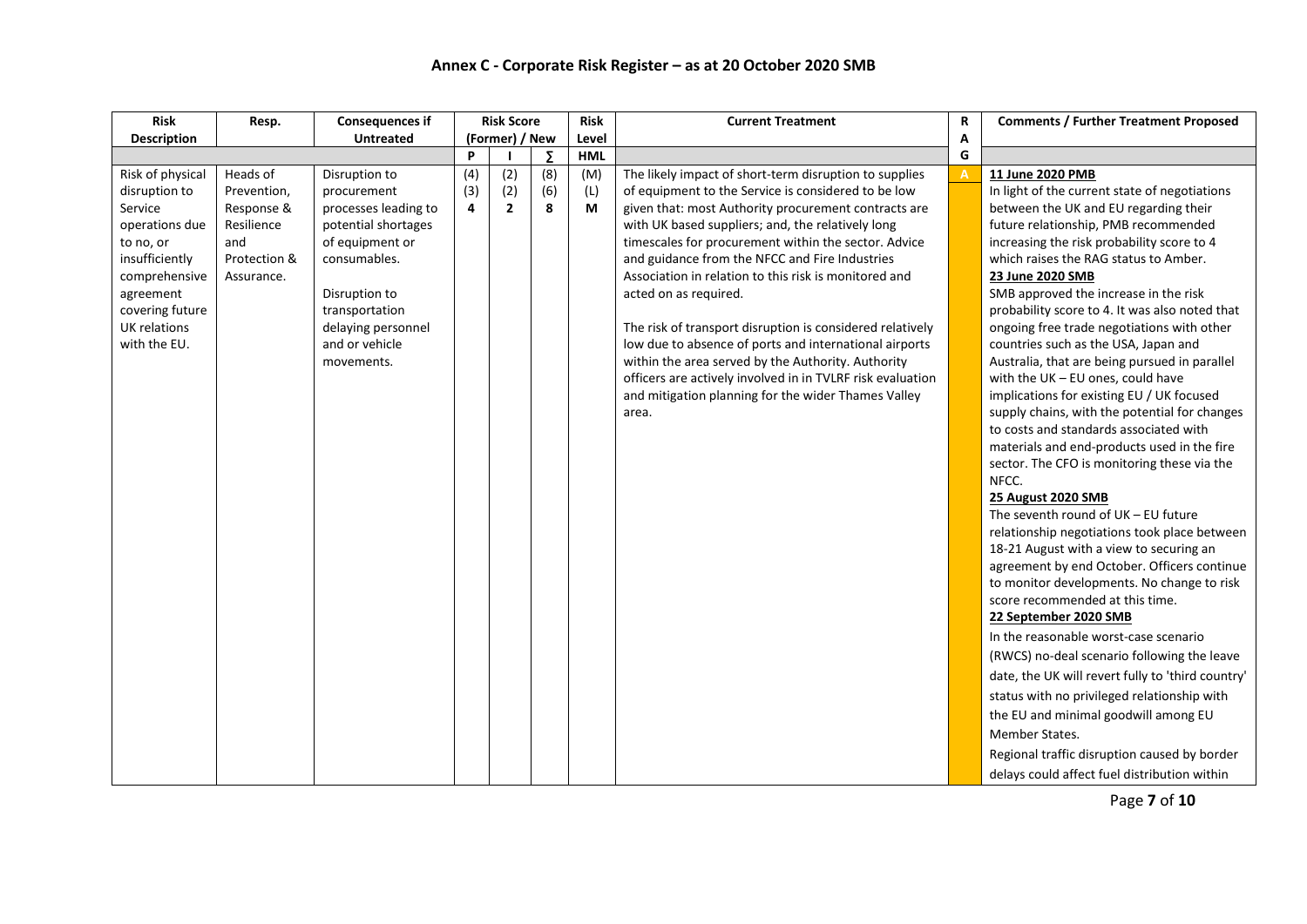|  |  |  |  | the local area, particularly if traffic queues in                                         |
|--|--|--|--|-------------------------------------------------------------------------------------------|
|  |  |  |  | Kent block the Dartford crossing, which                                                   |
|  |  |  |  | would disrupt fuel supply in London and the                                               |
|  |  |  |  | South East. In addition, customer behaviour                                               |
|  |  |  |  | could lead to local shortages in parts of the                                             |
|  |  |  |  | country.                                                                                  |
|  |  |  |  | The European Commission may not have                                                      |
|  |  |  |  | made a GDPR adequacy decision with regard                                                 |
|  |  |  |  | to the UK before exit. Alternative legal bases                                            |
|  |  |  |  | for data transfer are available but where                                                 |
|  |  |  |  | organisations do not ensure these are in<br>place there could be instances of disruption, |
|  |  |  |  | across a wide range of UK sectors, to the                                                 |
|  |  |  |  | flow of personal data from the organisations                                              |
|  |  |  |  | in the EU. These may not materialise                                                      |
|  |  |  |  | immediately but could multiply quickly if                                                 |
|  |  |  |  | they did, potentially disrupting critical                                                 |
|  |  |  |  | services, public and private, until mitigations                                           |
|  |  |  |  | are put in place.<br>8 October 2020 PMB                                                   |
|  |  |  |  | The potential for direct effects on the Service                                           |
|  |  |  |  | have been considered by our Information                                                   |
|  |  |  |  | Governance & Compliance Manager who                                                       |
|  |  |  |  | advises that even if there are significant                                                |
|  |  |  |  | delays in getting an adequacy decision, it is                                             |
|  |  |  |  | unlikely to affect our current /planned                                                   |
|  |  |  |  | management of personal data as we do not                                                  |
|  |  |  |  | operate within the EEA. Also, even if it were                                             |
|  |  |  |  | to do so, we would manage data transfers                                                  |
|  |  |  |  | through contractual arrangements.                                                         |
|  |  |  |  |                                                                                           |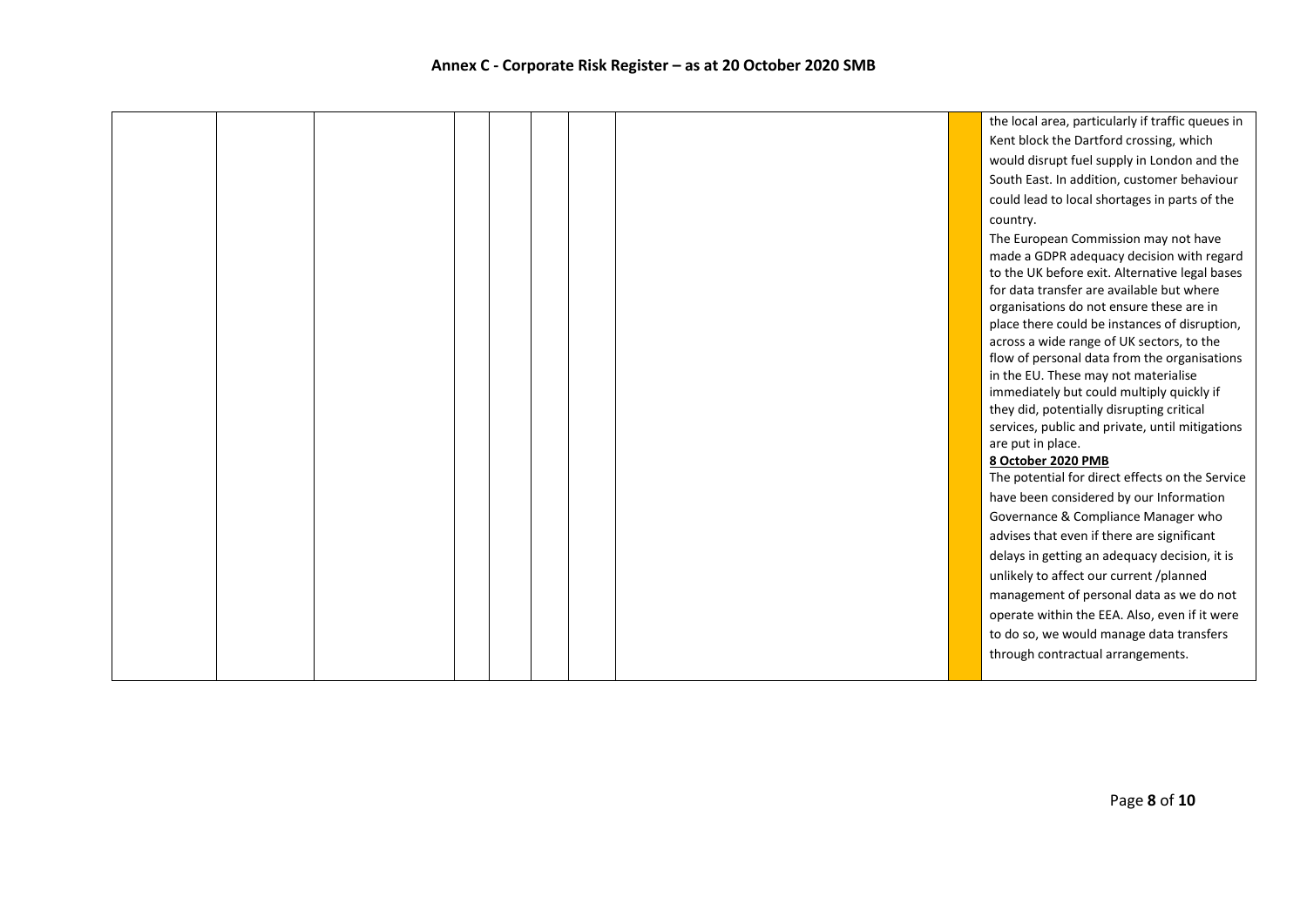#### **Annex C - Corporate Risk Register – as at 20 October 2020 SMB**

| <b>Risk</b>                                                                                                  | Resp.                         | <b>Consequences if</b>                                                                                                                                                                                      | <b>Risk Score</b> |                         | <b>Risk</b> | <b>Current Treatment</b> | $\mathbf R$                                                                                                                                                                                                                                                                                                                                                                                                                                                                                                                                                                                                                                                                                                                                                                                                                                       | <b>Comments / Further Treatment Proposed</b> |                                                                                                                                                                                                                                                                                                                                                                                                                                                                                                                                                                                                                                                                                                                                                                                                                                                                                                                                                                                                                                                                                                                                                                                                                                                                                                                                                                                                                                                                                                                                                          |
|--------------------------------------------------------------------------------------------------------------|-------------------------------|-------------------------------------------------------------------------------------------------------------------------------------------------------------------------------------------------------------|-------------------|-------------------------|-------------|--------------------------|---------------------------------------------------------------------------------------------------------------------------------------------------------------------------------------------------------------------------------------------------------------------------------------------------------------------------------------------------------------------------------------------------------------------------------------------------------------------------------------------------------------------------------------------------------------------------------------------------------------------------------------------------------------------------------------------------------------------------------------------------------------------------------------------------------------------------------------------------|----------------------------------------------|----------------------------------------------------------------------------------------------------------------------------------------------------------------------------------------------------------------------------------------------------------------------------------------------------------------------------------------------------------------------------------------------------------------------------------------------------------------------------------------------------------------------------------------------------------------------------------------------------------------------------------------------------------------------------------------------------------------------------------------------------------------------------------------------------------------------------------------------------------------------------------------------------------------------------------------------------------------------------------------------------------------------------------------------------------------------------------------------------------------------------------------------------------------------------------------------------------------------------------------------------------------------------------------------------------------------------------------------------------------------------------------------------------------------------------------------------------------------------------------------------------------------------------------------------------|
| <b>Description</b>                                                                                           |                               | <b>Untreated</b>                                                                                                                                                                                            | (Former) / New    |                         | Level       |                          | A                                                                                                                                                                                                                                                                                                                                                                                                                                                                                                                                                                                                                                                                                                                                                                                                                                                 |                                              |                                                                                                                                                                                                                                                                                                                                                                                                                                                                                                                                                                                                                                                                                                                                                                                                                                                                                                                                                                                                                                                                                                                                                                                                                                                                                                                                                                                                                                                                                                                                                          |
|                                                                                                              |                               |                                                                                                                                                                                                             | P                 |                         | Σ           | <b>HML</b>               |                                                                                                                                                                                                                                                                                                                                                                                                                                                                                                                                                                                                                                                                                                                                                                                                                                                   | G                                            |                                                                                                                                                                                                                                                                                                                                                                                                                                                                                                                                                                                                                                                                                                                                                                                                                                                                                                                                                                                                                                                                                                                                                                                                                                                                                                                                                                                                                                                                                                                                                          |
| Risk of<br>resurgence of<br>Covid-19 and<br>/ or seasonal<br>influenza in<br>Autumn /<br><b>Winter 2020.</b> | Chief<br>Operating<br>Officer | Increased levels of<br>sickness absence<br>amongst staff.<br>Potential<br>degradation of<br>capacity or capability<br>to deliver key<br>services to the public<br>and / or sustain<br>supporting functions. | $\Delta$          | $\overline{\mathbf{3}}$ | 12          | M                        | In addition to controls identified for existing staff<br>availability risk (see page 1-2 above):<br>Maintenance of current social distancing and<br>$\bullet$<br>sanitisation regimes in all Authority workplaces.<br>Remote working for functions that do not require<br>$\bullet$<br>physical presences in Authority workspaces.<br>Risk assess and prioritise non-emergency services<br>$\bullet$<br>requiring physical contact with the public,<br>suppliers, partner agencies etc.<br>Provision of appropriate PPE for staff required to<br>$\bullet$<br>work in close proximity with the public.<br>$\bullet$<br>Appliance / service availability degradation<br>planning.<br>Free seasonal flu jabs available to all staff.<br>$\bullet$<br>Covid-19 app being rolled out to all sites, and<br>$\bullet$<br>pushed to all Authority phones |                                              | 11 June 2020 PMB<br>Overall risk assessment indicates high<br>probability but medium impact based on<br>current experience of operating under Covid-<br>19 lockdown conditions. Staff and appliance<br>availability have remained high. However, it<br>has been necessary to scale back non-<br>emergency service provision to the public<br>and divert resources to support other<br>agencies such as the ambulance service with<br>response to the pandemic. PMB recommend<br>that SMB approve this risk for inclusion in<br>the Corporate Risk Register.<br>23 June 2020 SMB<br>Risk and accompanying evaluation approved<br>for inclusion in the Corporate Risk Register.<br>25 August 2020 SMB<br>Officers continue to monitor developments<br>internationally, nationally and locally via the<br>TVLRF. In addition to the re-imposition of<br>quarantine requirements for travellers<br>returning from some overseas countries,<br>local lockdowns have been imposed in a<br>number of localities around the UK in recent<br>weeks with the likelihood of more emerging.<br>Locally, Milton Keynes has been identified as<br>an 'area of concern' by PHE. Preparations to<br>respond to any significant local outbreak<br>continue apace with BFRS chairing the TVLRF<br>Local Outbreak Management Group (LOMG).<br>An LRF exercise has been planned for 3<br>September 2020.<br>22 September 2020 SMB<br>Concurrent risks associated with autumn and<br>winter, such as adverse weather, flooding<br>and seasonal flu as well as a potential 2nd |